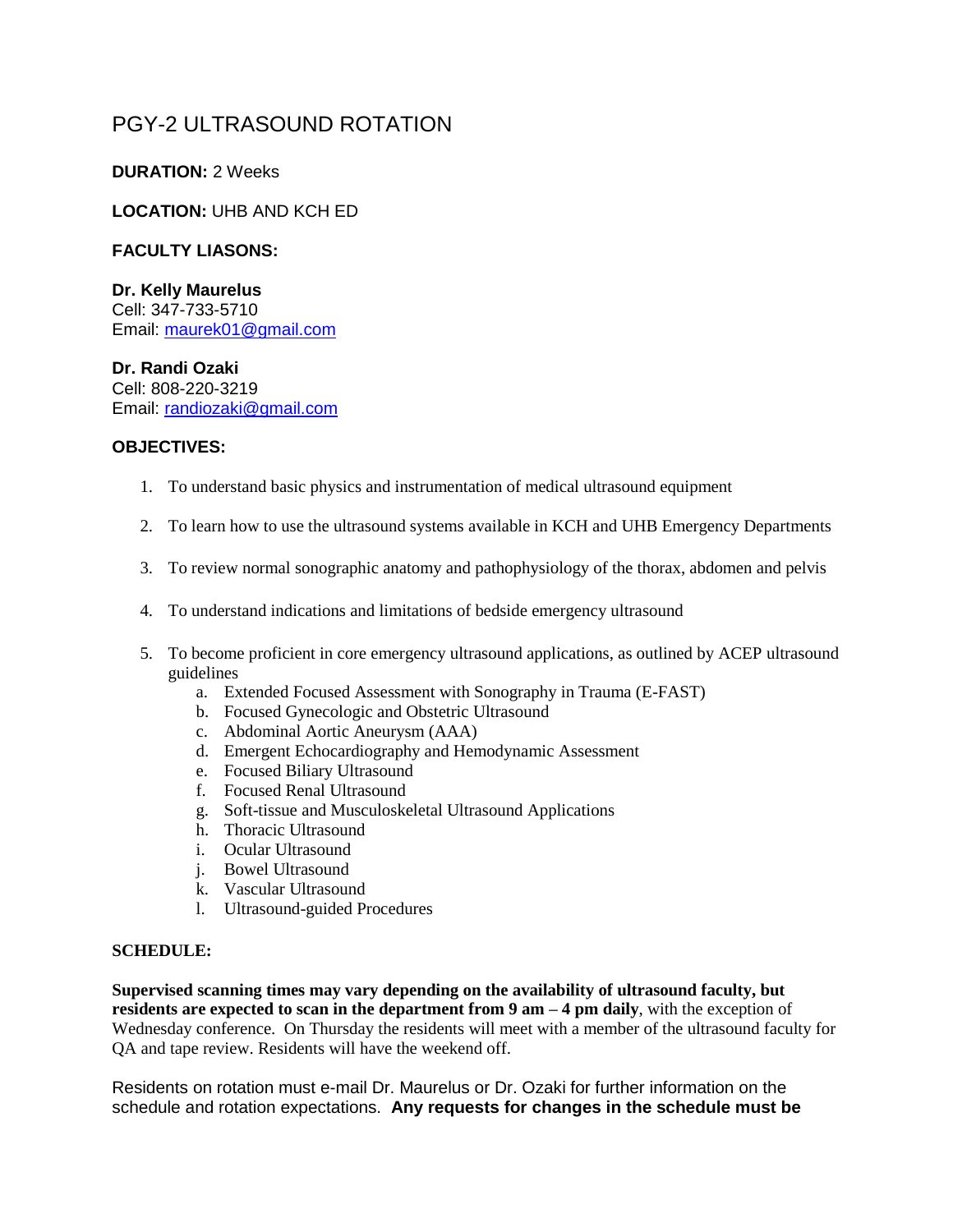**discussed with and approved by Dr. Bon PRIOR to the start of your rotation [\(catharine.bon@gmail.com\)](mailto:catharine.bon@gmail.com). Attendance at Wednesday Conference is mandatory**.

# **ROTATION REQUIREMENTS:**

Residents should report to the clinical area during their scanning shifts and perform any clinically indicated scans that may be needed in the ED. In addition to any clinically indicated scans, **residents should individually perform at minimum 6 FRAGEL examinations** (FAST, Renal, Aorta, Gallbladder, Echo and Lung) **during each scanning shift**. **If scanning as a group, then the group is expected to perform a minimum of 10 FRAGEL exams per scanning shift.** If a member of the ultrasound faculty is not present during any clinically indicated scans, studies should be reviewed with the attending staffing the case. **PGY2 residents should especially focus on improving their skills in performing gallbladder, cardiac and lung exams.**

During their rotation, residents will be expected to take online quizzes and submit their results for evaluation. Quizzes are available at the following websites:

• <http://www.slredultrasound.com/quizzes.html> (no login required)

Scores of less than 75% will not be accepted. The following quizzes should be done and turned in prior to the end of the residents rotation.

| PGY <sub>2</sub> |
|------------------|
| Physics          |
| Cardiac          |
| Lung             |
| <b>Biliary</b>   |
| Trauma/FAST      |

Additionally, **PGY 2 residents will be expected to give a mini-presentation** during one of the tape review sessions. Options for the presentation include the following:

- **Case follow-up:** Follow-up on one of the patients that you performed an ultrasound on to see how your ultrasound may have impacted the course of care for the patient and also to see if your findings correlate with what was ultimately found for the patient
- **Journal Club**: Present an article on a topic of interest related to ultrasound
- **Mini-lecture:** Give a 15-20 minute presentation on a topic of choice

Please be sure to discuss your plans for your presentation with the faculty in charge of tape review during your rotation.

Residents may be asked to participate in teaching sessions with medical students in lieu of scanning shifts.

Upon completion of the rotation, the resident will be evaluated based on his/her attendance, motivation, didactic knowledge, procedural skills, and test results. Residents who have not met the minimum requirements of the rotation, as decided by ultrasound faculty, will be required to participate in remediation. Residents will also be asked to evaluate the rotation and provide suggestions on areas of improvement.